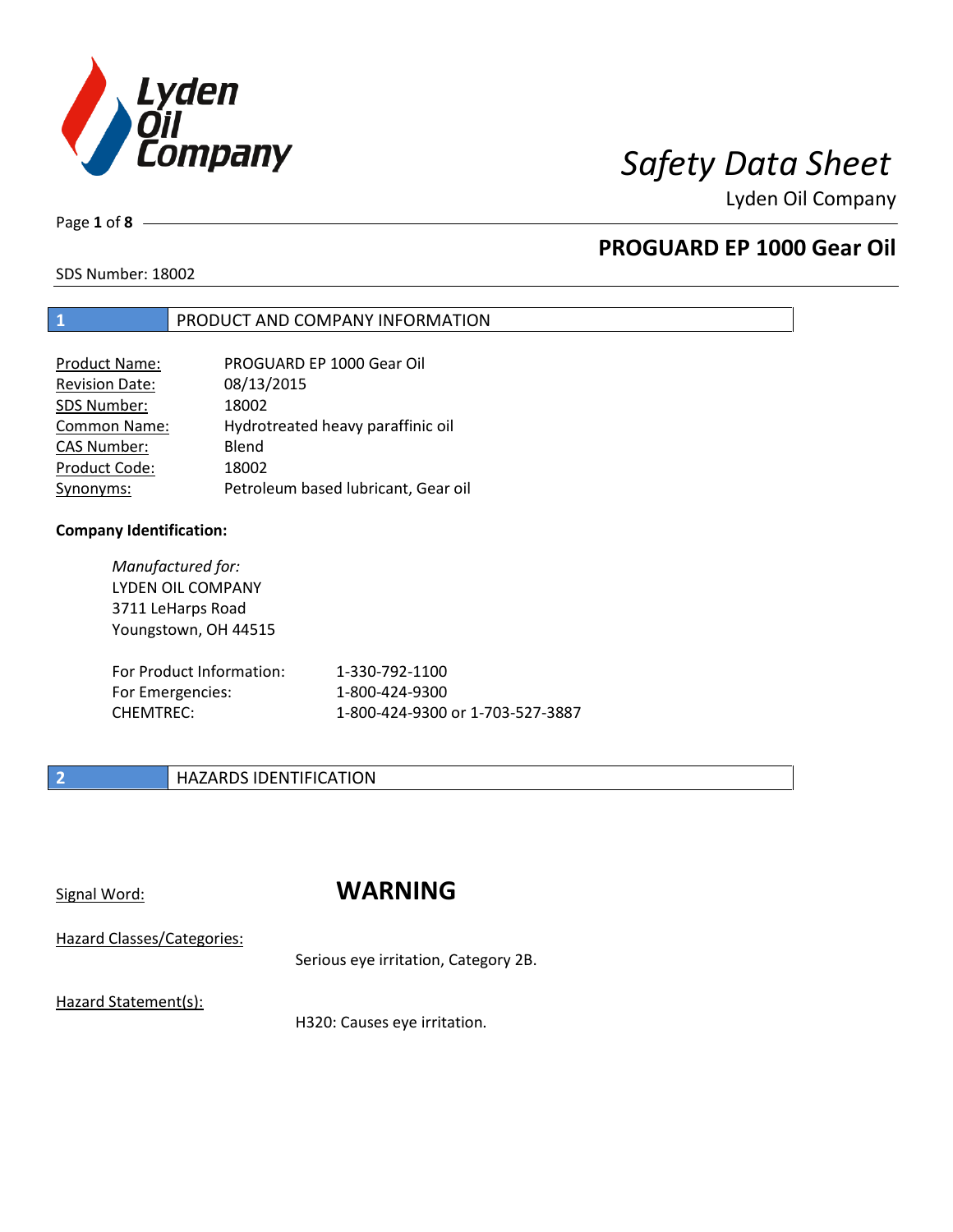

Page **2** of **8**

## **PROGUARD EP 1000 Gear Oil**

SDS Number: 18002

Precaution Statement(s):

P101: If medical advice is needed, have product container or label at hand. P102: Keep out of reach of children. P103: Read label before use. P305+351+338: IF IN EYES: Rinse cautiously with water for several minutes. Remove contact lenses if present and easy to do – continue rinsing.

Other Hazard Statement(s):

Repeated skin contact may cause dermatitis or an oil acne.

Ingredients:

*Mixture of the substances listed below with nonhazardous additions.*

| <b>Chemical Name</b>                      | <b>CAS Number</b> | Percentage |
|-------------------------------------------|-------------------|------------|
| Residual oils, petroleum, solvent dewaxed | 64742-62-7        | 80-90      |
| Polybutene                                | 9003-29-6         | $10-20$    |
| Olefin Sulfide                            | N/A               | $\leq$     |
| Alkenyl Amine                             | N/A               | < 0.1      |
| Additives                                 | N/A               | $<$ 2      |

*\*Any concentration shown as a range is to protect confidentiality or is due to batch variation.*

|             | <b>FIRST AID MEASURES</b>                                                                        |
|-------------|--------------------------------------------------------------------------------------------------|
|             | Description of First Aid Measures:                                                               |
| Inhalation: |                                                                                                  |
|             | If symptoms develop, move victim to fresh air. If symptoms persist,<br>obtain medical attention. |

Skin Contact:

Wash with soap and water. Remove contaminated clothing and wash before reuse. Get medical attention if needed.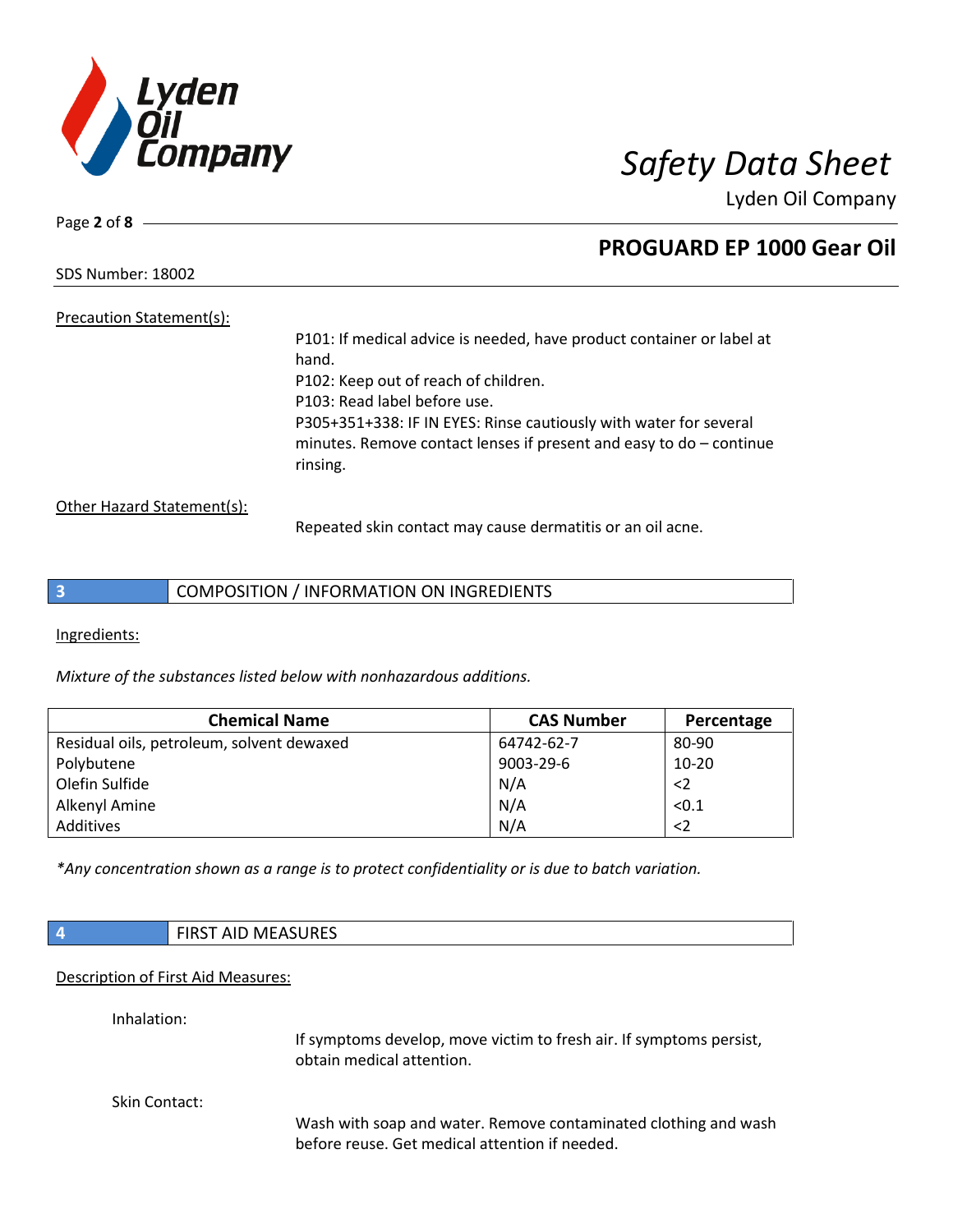

| Page 3 of 8 $-$                               |                        |                                                                                                                                                                                                   |
|-----------------------------------------------|------------------------|---------------------------------------------------------------------------------------------------------------------------------------------------------------------------------------------------|
|                                               |                        | <b>PROGUARD EP 1000 Gear Oil</b>                                                                                                                                                                  |
| SDS Number: 18002                             |                        |                                                                                                                                                                                                   |
| Eye Contact:                                  |                        | Rinse opened eye for several minutes under running water. If<br>symptoms persist, consult medical attention.                                                                                      |
| Ingestion:                                    | attention.             | Rinse mouth with water. If symptoms develop, obtain medical                                                                                                                                       |
| Symptoms and Effects, both acute and delayed: |                        | No further relevent data available.                                                                                                                                                               |
| <b>Recommended Actions:</b>                   |                        | Treat symptomatically. Call a doctor or poison<br>control center for guidance.                                                                                                                    |
| 5                                             | FIRE FIGHTING MEASURES |                                                                                                                                                                                                   |
| Recommended Fire-Extinguishing Equipment:     |                        | Use dry powder, foam, or carbon dioxide fire<br>extinguishers. Water may be ineffective in fighting<br>an oil fire unless used by experienced fire fighters.                                      |
| Possible Hazards During a Fire:               |                        | Hazardous combustion products may include: A<br>complex mixture of airborne solid and liquid<br>particulates and gases (smoke). Carbon monoxide.<br>Unidentified organic and inorganic compounds. |
| Recommendations to Firefighters:              |                        | No special measures required.                                                                                                                                                                     |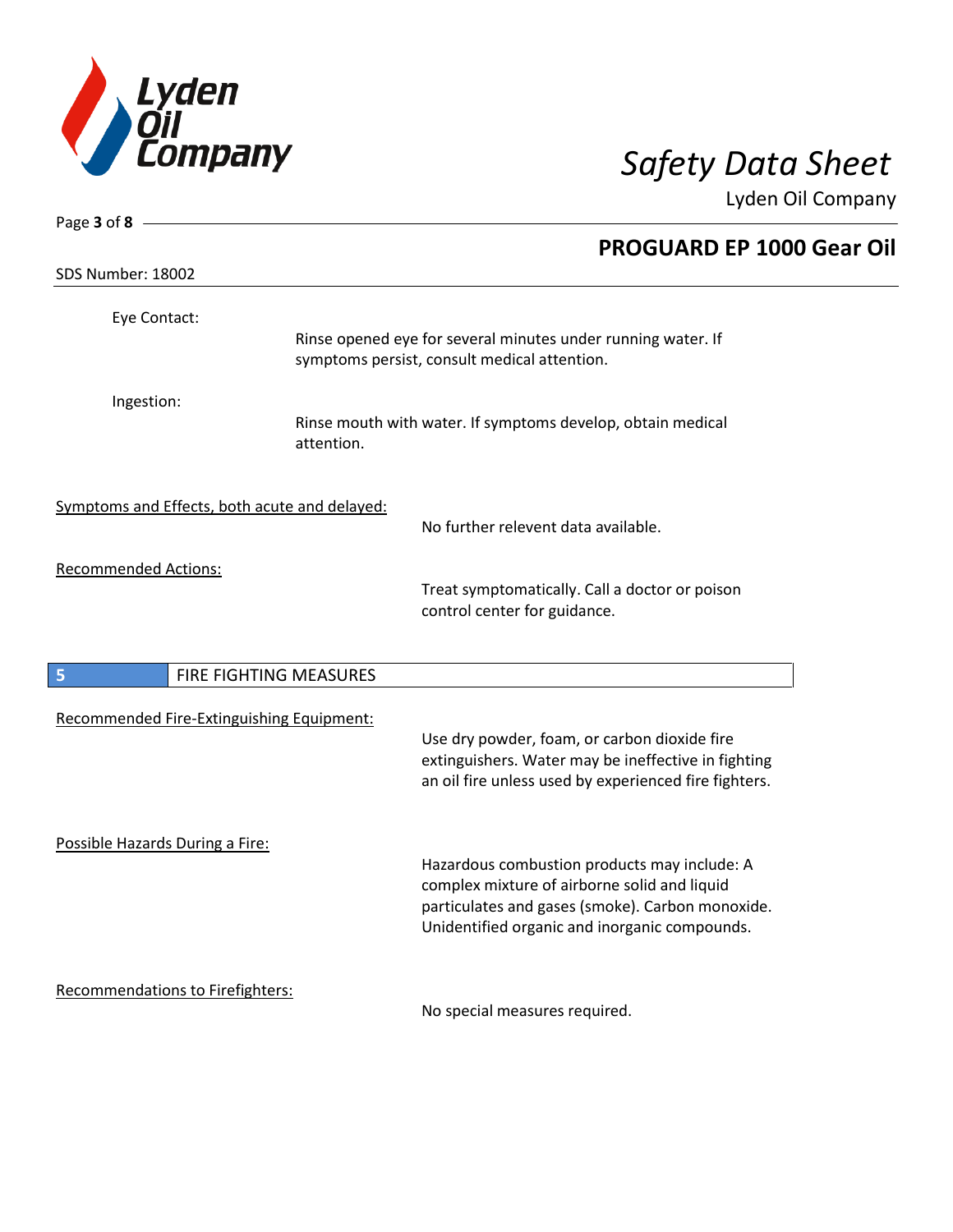

**PROGUARD EP 1000 Gear Oil**

Lyden Oil Company

SDS Number: 18002

Engineering Controls:

# **6** ACCIDENTAL RELEASE MEASURES Personal Precautions: Avoid contact with skin, eyes, and clothing. Keep away from sources of ignition. Emergency Procedures: Contain spilled material, collect in suitable and properly labeled containers. Environmental Precautions: Do not allow to reach sewage system or any water course. Do not allow to enter ground waters. Cleanup Procedures: Pick up excess with inert absorbant material. **7 HANDLING AND STORAGE** Handling Precautions: Handle with care and avoid spillage on the floor. Do not cut, weld, drill, grind, braze, or solder container. Storage Requirements: Keep container tightly sealed. Keep away from sources of ignition. **8** EXPOSURE CONTROLS / PERSONAL PROTECTION Exposure Limits: No data available.

All ventilation should be designed in accordance with OSHA standard (29 CFR 1910.94).

Page **4** of **8**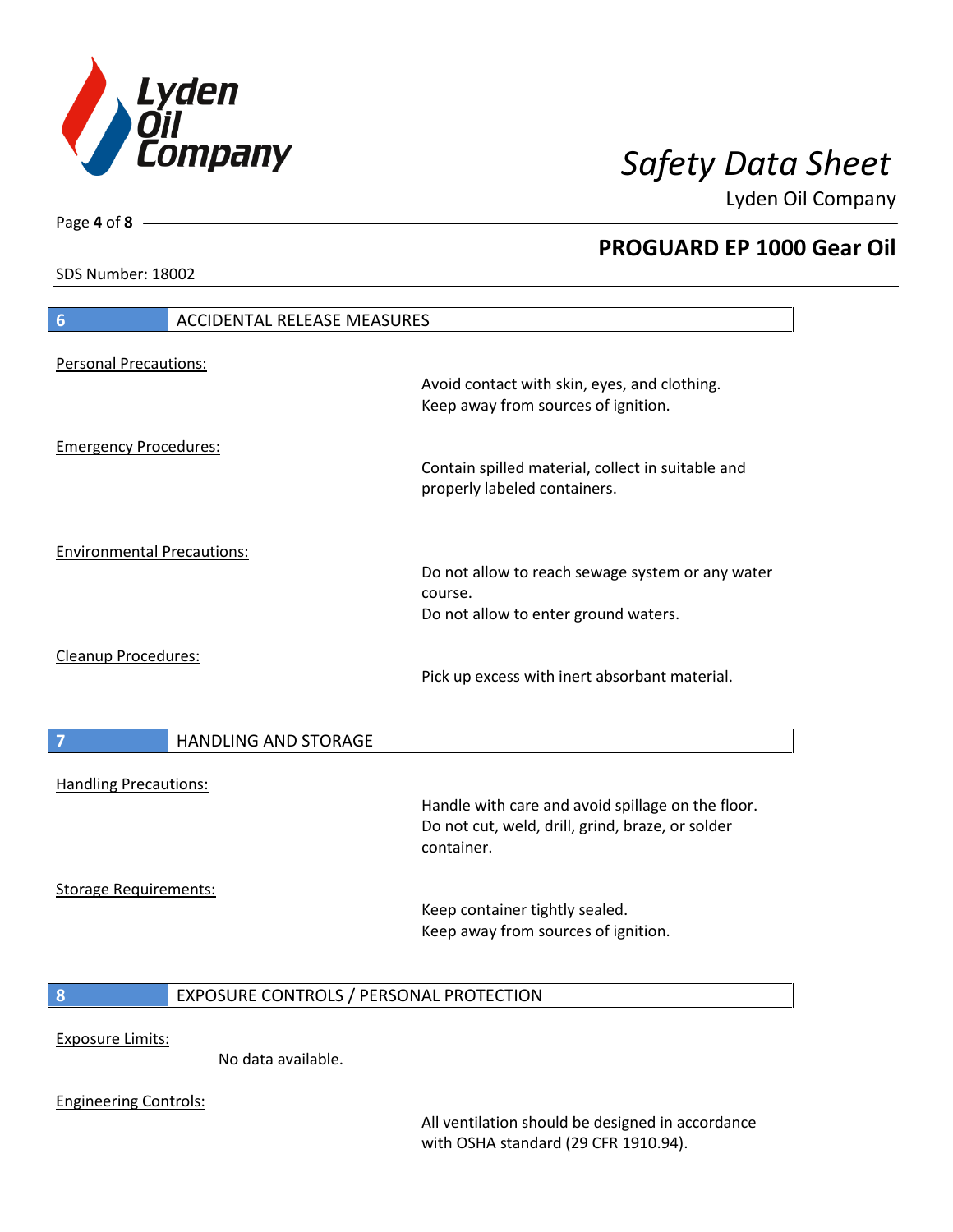

Page **5** of **8**

## **PROGUARD EP 1000 Gear Oil**

SDS Number: 18002

Personal Protective Equipment:

Wash hands before breaks and at the end of work. Use safety glasses and gloves.

### **9** PHYSICAL AND CHEMICAL PROPERTIES

| Liquid<br>Data not available<br>Data not available<br>Data not available |
|--------------------------------------------------------------------------|
|                                                                          |
|                                                                          |
|                                                                          |
|                                                                          |
| Data not available                                                       |
| Data not available                                                       |
| Data not available                                                       |
| 212.8° C / 415° F (COC method)                                           |
| Data not available                                                       |
| Data not available                                                       |
| Data not available                                                       |
| Data not available                                                       |
| Data not available                                                       |
| 7.45 pounds per gallon at 60°F                                           |
| Insoluble in water                                                       |
| Data not available                                                       |
| Data not available                                                       |
| Data not available                                                       |
| 1000 mm <sup>2</sup> /sec (kinematic at 40°C)                            |
|                                                                          |

| <b>10</b>                   | STABILITY AND REACTIVITY |                                                                  |
|-----------------------------|--------------------------|------------------------------------------------------------------|
| Stability:                  |                          | Stable under normal conditions.                                  |
| Reactivity:                 |                          | Not reactive under normal conditions.                            |
| <b>Conditions to Avoid:</b> |                          |                                                                  |
|                             |                          | Extreme temperature, sparks, open flame, and<br>direct sunlight. |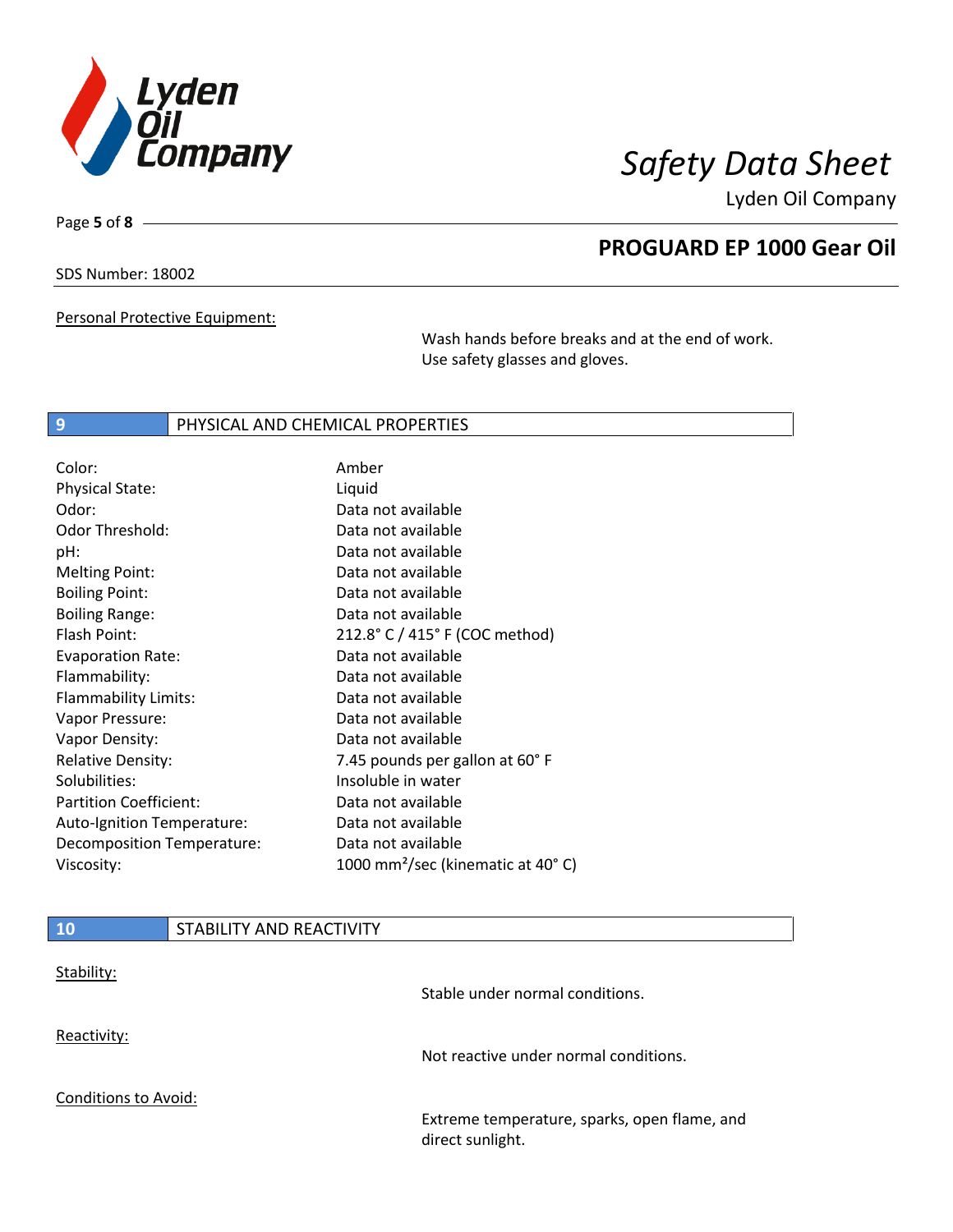

| Page 6 of 8 $-$                     |                                                                                                                           |
|-------------------------------------|---------------------------------------------------------------------------------------------------------------------------|
|                                     | <b>PROGUARD EP 1000 Gear Oil</b>                                                                                          |
| SDS Number: 18002                   |                                                                                                                           |
| <b>Hazardous Reactions:</b>         | No known hazardous reactions.                                                                                             |
| <b>Incompatible Materials:</b>      | No further relevant information available.                                                                                |
| <b>Decomposition Products:</b>      | Hazardous decomposition products are not<br>expected to form.                                                             |
| TOXICOLOGICAL INFORMATION<br>11     |                                                                                                                           |
| Routes of Exposure:                 | Skin and eye contact are the primary routes of<br>exposure although exposure may occur following<br>accidental ingestion. |
| <b>Exposure Effects:</b>            | Repeated skin contact may cause dermatitis or an<br>oil acne.                                                             |
| <b>Measures of Toxicity:</b>        | <b>Component Acute Toxicity Estimates:</b>                                                                                |
|                                     | Residual oils, petroleum, solvent dewaxed:                                                                                |
|                                     | Oral LD50: >5000 mg/kg (rat)<br>Dermal LD50: >2000 mg/kg (rabbit)<br>Inhalative LC50: 2.18 mg/l (4 hours) (rat)           |
| Carcinogenic/Mutagenic Precautions: | Non-carcinogenic and not expected to be<br>mutagentic.                                                                    |

## **12** ECOLOGICAL INFORMATION

Ecological Precautions: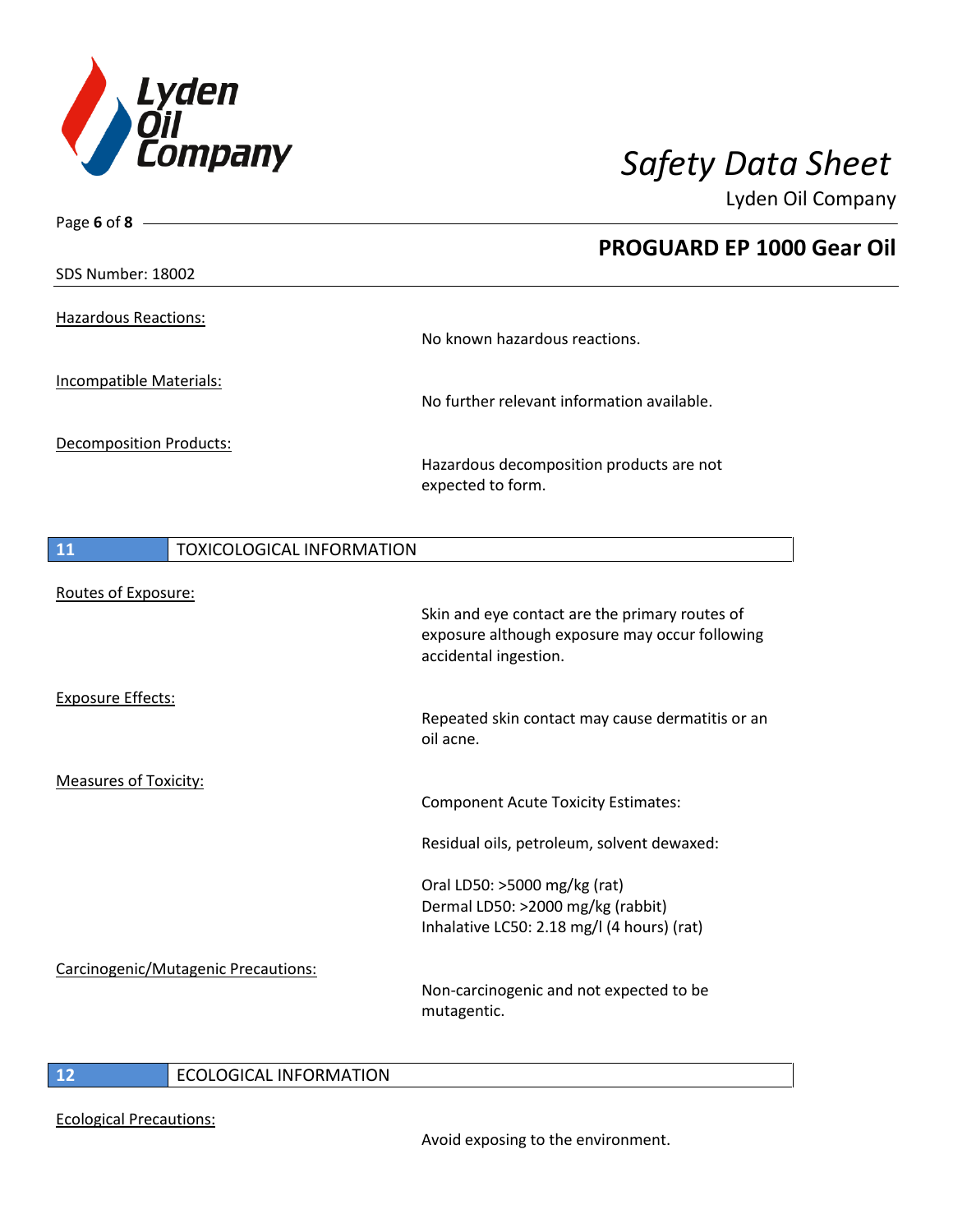

**PROGUARD EP 1000 Gear Oil**

Lyden Oil Company

SDS Number: 18002

Page **7** of **8**

### Ecological Effects:

No specific environmental or aquatic data available.

| 13                                                                                                | <b>DISPOSAL CONSIDERATIONS</b>                                                       |                                                                                             |
|---------------------------------------------------------------------------------------------------|--------------------------------------------------------------------------------------|---------------------------------------------------------------------------------------------|
| Disposal Methods:                                                                                 |                                                                                      | Dispose of waste material in accordance with all<br>local, state, and federal requirements. |
| Disposal Containers:                                                                              |                                                                                      | Use properly approved container for disposal.                                               |
| <b>Special Precautions:</b>                                                                       |                                                                                      | Do not flush to surface waters or drains.                                                   |
| 14                                                                                                | <b>TRANSPORT INFORMATION</b>                                                         |                                                                                             |
| <b>UN Number:</b><br><b>UN Shipping Name:</b><br><b>Transport Hazard Class:</b><br>Packing Group: | Data not available<br>Data not available<br>Data not available<br>Data not available |                                                                                             |
| <b>Environmental Hazards:</b>                                                                     |                                                                                      | Data not available                                                                          |
| <b>Bulk Transport Guidance:</b>                                                                   |                                                                                      | Data not available                                                                          |
| <b>Special Precautions:</b>                                                                       |                                                                                      | Not regulated by DOT.                                                                       |

### **15** REGULATORY INFORMATION

This material and all of its components are listed on the Inventory of Existing Chemical Substances under the Toxic Substances Control Act.